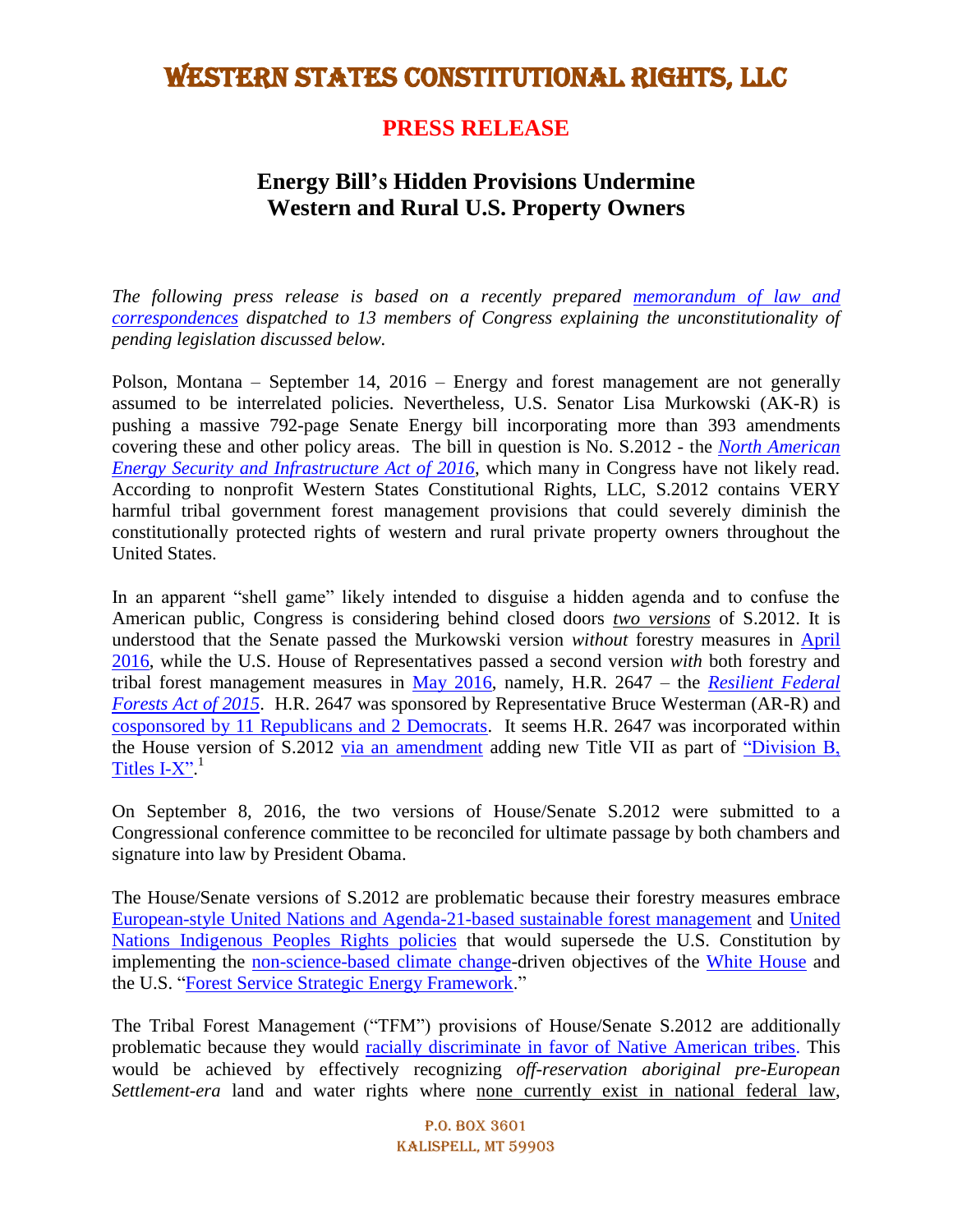consistent with the U.N. [Declaration of the Rights of Indigenous Peoples,](http://www.state.gov/r/pa/prs/ps/2010/12/153027.htm) at the expense of all other Americans' constitutionally protected private property rights.

In particular, House/Senate S.2012s' TFM provisions would:

- Disturb U.S. constitutional federalism by supplanting States' effective authority & jurisdiction over their natural resources, as recognized by the Tenth Amendment of the U.S. Constitution, which are to be held in ["public trust"](http://digitalcommons.law.utulsa.edu/cgi/viewcontent.cgi?article=2439&context=tlr) for the benefit of each state's citizens;
- Provide Native American Tribes located near U.S. national forest and park lands with federal ["638" contracts](http://www.bia.gov/cs/groups/mywcsp/documents/collection/idc017334.pdf) to manage, oversee and control such lands and appurtenant water resources for federal regulatory and other purposes, even though they are located way beyond the boundaries of Federal Indian reservations!;
- Enable Native American Tribes to treat "Federal Forest Lands," including U.S. National Forests and National Parks belonging to ALL Americans, as "Indian Forest Lands," merely by establishing that "the Federal forest land is located within, or mostly within, a geographical area that presents a feature or involves circumstances principally relevant to that Indian tribe." In other words, a tribe need show only that the forest lands are covered by an Indian Treaty, are part of a current or former Indian Reservation or were adjudicated (i.e., by the former [Indian Claims Commission\)](http://digital.library.okstate.edu/icc/) to be part of a Tribal Homeland;
- Expand tribal political sovereignty and legal jurisdiction and control, especially over mountainous forest lands from which most of the waters emanate (i.e., snowpack) that are relied upon for downstream irrigation by farmers and ranchers located throughout the United States; and
- Enable tribes to impose further [federal fiduciary trust obligations](https://www.doi.gov/sites/doi.gov/files/migrated/cobell/commission/upload/6-1-AmIndianPolicyComm_FinRpt_Chp-4-Trust-Responsibility_May1977.pdf) on the U.S. government to protect their religious, cultural and spiritual rights to fish, waters and lands located beyond the boundaries of Federal Indian Reservations by severely curtailing non-tribal members' constitutionally protected private water and land rights without paying "just compensation" as required by the Fifth Amendment to the U.S. Constitution.

The significance of the so-called federal fiduciary trust obligation was emphasized in a recently filed [federal lawsuit brought by the Hoopa Valley Tribe](http://www.schlosserlawfiles.com/~hoopa/16-4294ComplaintDoc1.pdf) of northern California against the U.S. Bureau of Reclamation ("BOR") and National Marine Fisheries Service. The legal action was brought, in part, to compel these agencies to uphold a claimed federal trust obligation to protect the tribe's alleged off-reservation aboriginal pre-European Settlement-era water and fishing rights in southern Oregon's Upper Klamath Lake and Klamath River, even though their Indian Reservation is located more than 240 miles southwest of the lake!! The [Yurok Tribe of northern](http://www.koganlawgroup.com/uploads/06_24_2016_Yurok_NOI.pdf)  [California has indicated it would soon follow with its own lawsuit!](http://www.koganlawgroup.com/uploads/06_24_2016_Yurok_NOI.pdf) A 'win' would severely curtail the ability of Klamath Irrigation Project and Basin irrigators to exercise their water rights to secure much needed seasonal flows from the lake and river.

House/Senate S.2012s' TFM provisions, moreover, are problematic because, when combined with U.S. Senator Tester (MT-D)'s bill, No. S.3013 – the *[Salish and Kootenai Water Rights](https://www.govtrack.us/congress/bills/114/s3013) [Settlement Act of 2016](https://www.govtrack.us/congress/bills/114/s3013)*, they would expand and codify into national federal law the offreservation aboriginal pre-European Settlement-era water and fishing rights *claimed* by the

> P.O. Box 3601 Kalispell, MT 59903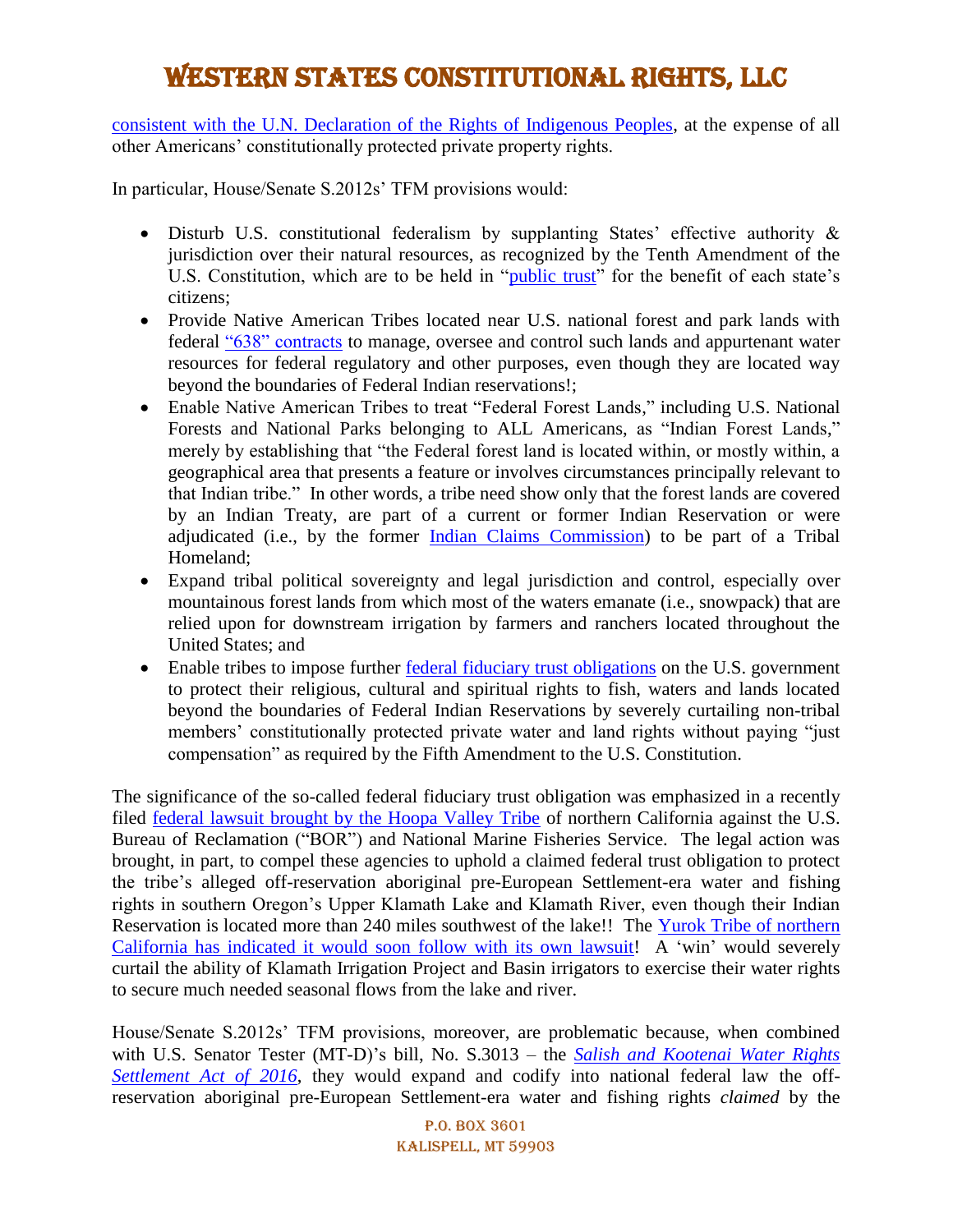Confederated Salish and Kootenai Tribes ("CSKT") of the Flathead Reservation in northwestern Montana. Enactment of S.3013 into national federal law would create harmful national federal legal precedent that could then be used by other litigious tribes, such as the Hoopa Valley and Yurok tribes in northern California, to override both the public trust obligation as to waters that most western States, including [Montana,](http://caselaw.findlaw.com/mt-supreme-court/1655176.html) [Oregon](https://law.lclark.edu/live/files/11170-421blummpdf) and [California,](http://www.slc.ca.gov/About/Public_Trust.html) owe to their citizens, AND the constitutionally protected exclusive private property rights of western Americans which such states must uphold.

Finally, House/Senate S.2012s' provisions would be even more problematic if they also incorporated the [Wyden-Merkley Amendment](http://www.koganlawgroup.com/uploads/Merkley-Wyden_Bill_Linking_Approval_of_Amended_KHSA__BOR_C_Flume_Financing__Tribal_Water_Rights___Lower_Cost_Pow.pdf) (S.A. 3288) which facilitates federal funding and implementation of the highly controversial Interior Department-imposed Klamath Basin Agreements' Tribal Water Rights Settlement. The individual Klamath Basin Agreements engendered collectively amount to a Tribal Water Rights Settlement not approved and enacted into federal law pursuant to Congress' Constitutional authority under [Article I, Section 10](http://constitutioncenter.org/interactive-constitution/articles/article-i#section-10) to approve or reject Interstate Compacts, and/or under [Article I, Section 8](http://constitutioncenter.org/interactive-constitution/articles/article-i#section-8) to regulate commerce with Indian Tribes. They also effectively provide a federal and interstate template for greatly diminishing western and rural irrigators' stated-based private property rights in favor of Native American tribes. To date, the BOR and [Wyden-Merkley Amendment promoters](http://canadafreepress.com/article/white-house-as-originator-and-promoter-of-klamath-basin-agreements) have terribly misrepresented the benefits this settlement would provide, and have substantially understated the harms it would impose on, Klamath basin residents.

If the House-Senate Energy bill (S.2012) is passed and enacted into law containing the tribal forest management and Wyden-Merkley Amendment provisions now being considered, along with the recently introduced Salish and Kootenai Water Rights Settlement Act of 2016, Congress will have cleverly handed [over western and rural lands and waters to Native American tribes](http://canadafreepress.com/article/handing-western-and-rural-lands-and-waters-to-native-american-tribes) in violation of the Fifth, Ninth, Tenth and Fourteenth Amendments to the U.S. Constitution.

This year is a critically important presidential and congressional election year in which the role and performance of government is being closely evaluated. *We the People* of the United States of America must show our indignation concerning the absence of transparency in Washington, D.C. by demanding Congress and State governments recognize that the private property rights of ALL Americans must be protected equally under the Constitution. Congress' immediate withdrawal or modification of the omnibus energy bill would be a good first step in this direction.

*Western States Constitutional Rights, LLC is a Montana-based nonprofit entity the mission of which is to promote the protection of private property rights held by western United States property owners against reckless federal, state and local government laws, regulations and* 

> P.O. Box 3601 Kalispell, MT 59903

 $<sup>1</sup>$  Other forestry bills containing similar tribal forest management provisions also were introduced during this session</sup> of Congress. These include U.S. Senator Steve Daines (MT-R)' S.3014 – *The Tribal Forestry Participation and Protection Act of 2016*, and U.S. Senator Pat Roberts (KS-R)' S.3085 – *The Emergency Wildfire and Forest Management Act of 2016*, the latter of which had been represented as being "related" to H.R. 2647. U.S. Representative Ryan Zinke (MT-R) was an original co-sponsor of H.R. 2647.